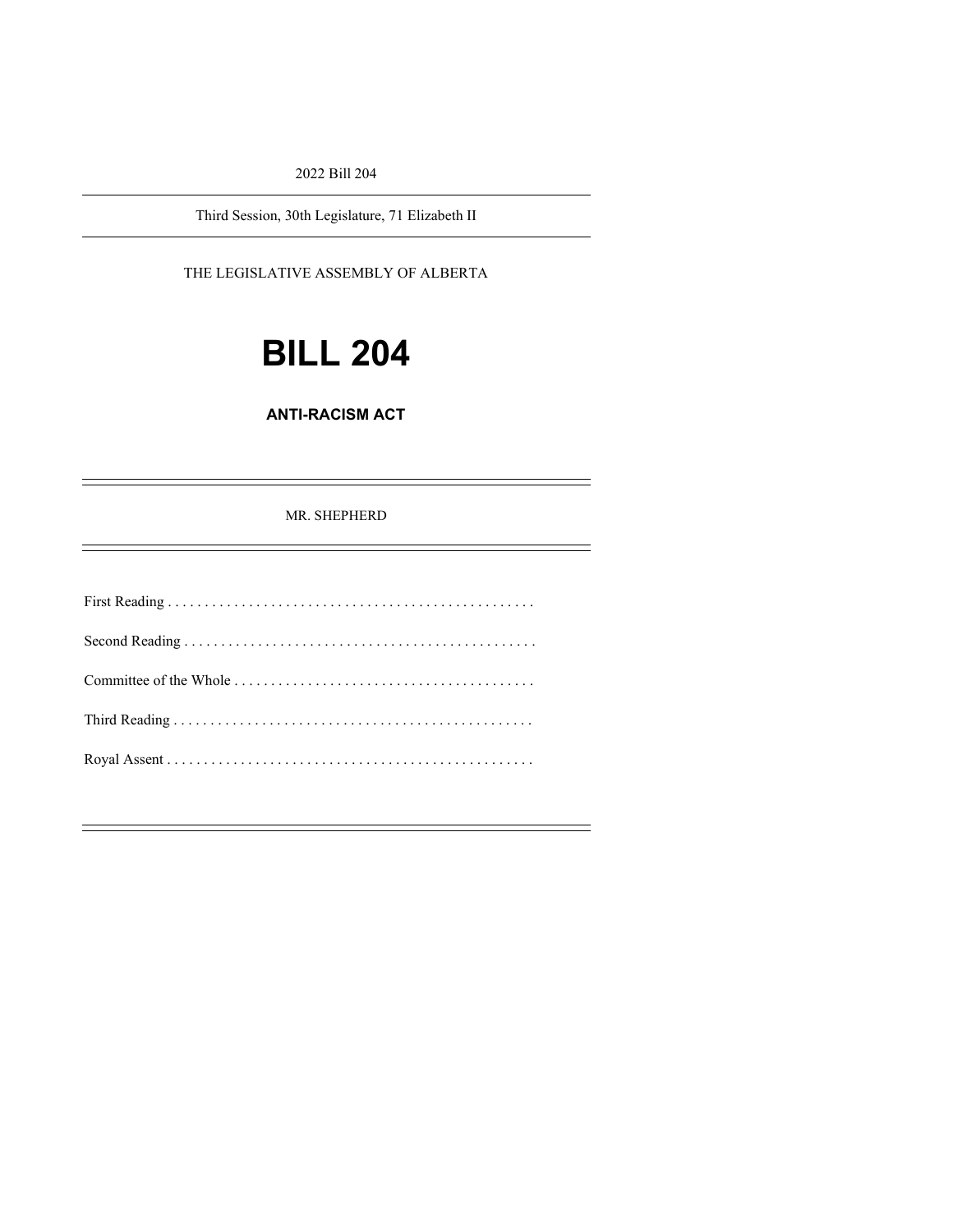*Bill 204 Mr. Shepherd*

### **BILL 204**

2022

#### **ANTI-RACISM ACT**

*(Assented to , 2022)*

HER MAJESTY, by and with the advice and consent of the Legislative Assembly of Alberta, enacts as follows:

#### **Definitions**

**1** In this Act,

- (a) "administrative instrument", in respect of a public body, means a policy, practice, procedure or similar type of instrument that guides the public body in
	- (i) exercising a power conferred on the public body under an enactment, or
	- (ii) performing a duty imposed on the public body under an enactment;
- (b) "Anti-Racism Office" means the Anti-Racism Office established under section 3(1);
- (c) "Chief of the Human Rights Commission" means the Chief of the Commission and Tribunals appointed under the *Alberta Human Rights Act*;
- (d) "Commissioner" means the Anti-Racism Commissioner appointed under section 3(2);
- (e) "Department's website" means the publicly accessible website of the department administered by the Minister;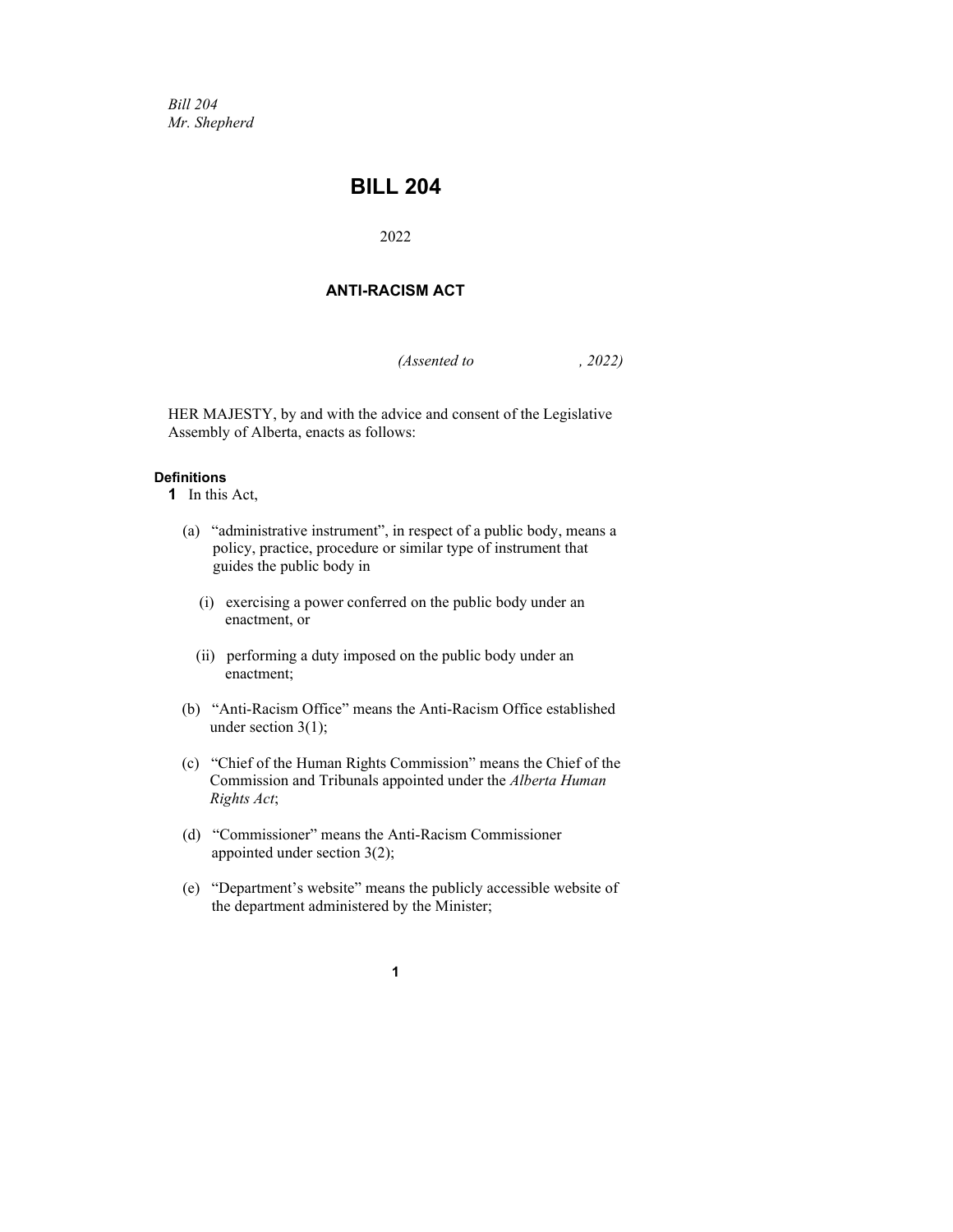- (f) "head", in respect of a public body, means
	- (i) in the case of a public body referred to in clause  $(k)(i)$ , the head of that public body as designated under the *Freedom of Information and Protection of Privacy Act*, or
	- (ii) in the case of a public body referred to in clause  $(k)(ii)$ , the position that is prescribed as the head of that public body;
- (g) "impact assessment" means an assessment conducted under section  $6(1)$ ;
- (h) "Minister" means the Minister designated under section 16 of the *Government Organization Act* as the Minister responsible for this Act;
- (i) "prescribe" means to prescribe by regulation;
- (j) "prescribed data standards" means the data standards prescribed under section  $8(1)(h)$ ;
- (k) "public body" means
	- (i) a public body as defined in the *Freedom of Information and Protection of Privacy Act*, or
	- (ii) an entity or person that is prescribed as a public body.

#### **Purposes**

- **2** The purposes of this Act are
	- (a) to support the Government in implementing the recommendations of the Anti-Racism Advisory Council,
	- (b) to create an office that communicates with public bodies and communities to provide a coordinated and consistent provincial approach to addressing inequity and systemic racism in the provision of public services and programs,
	- (c) to collaborate with racialized communities to identify and monitor racial disparities and inequities in the provision of public services and programs, including those relating to health care, justice, education and labour market participation, and
	- (d) to facilitate the identifying of, and advising and reporting on, key outcomes and performance indicators of racial equity in Alberta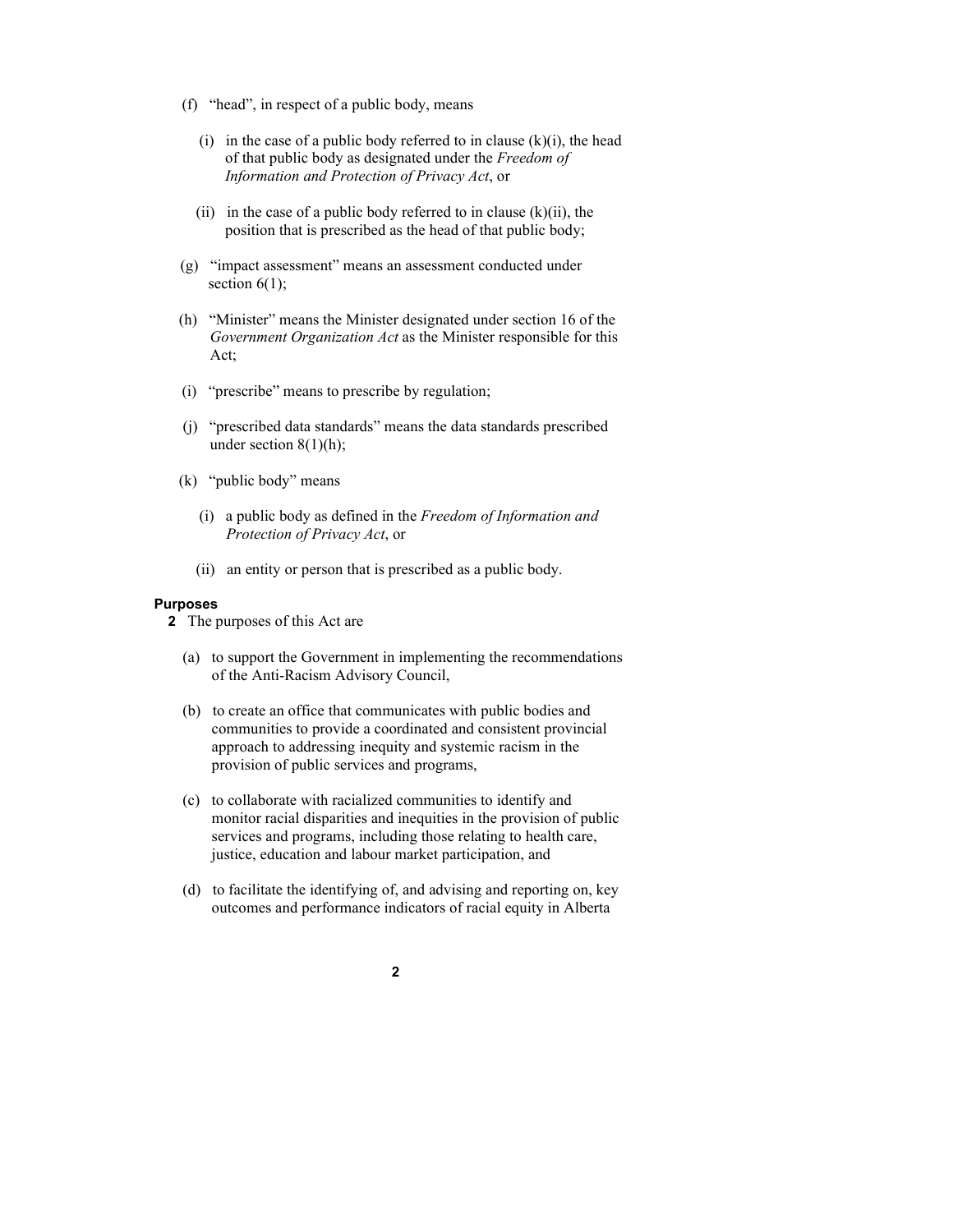through the establishment of data standards and the conduct of impact assessments.

#### **Anti-Racism Office**

**3(1)** The Anti-Racism Office is established as part of the department administered by the Minister.

**(2)** The Minister must appoint an individual as the Anti-Racism Commissioner for a term not exceeding 5 years.

**(3)** The Commissioner is the head of the Anti-Racism Office.

#### **Duties of Commissioner**

**4(1)** The Commissioner is responsible for the following:

- (a) on request, advising the Minister in respect of strategies to fulfill the purposes of this Act;
- (b) building and maintaining relationships with racialized communities as a means to support the Government in fulfilling the purposes of this Act;
- (c) supporting, and making recommendations to, public bodies on initiatives that could combat systemic racism and racial inequity;
- (d) consulting, in accordance with section 5, with stakeholders before participating in consultations under sections  $8(2)$  and  $8(3)(a)$ ;
- (e) consulting with members of the public on how to meaningfully fulfill the purposes of this Act;
- (f) reviewing, in accordance with the regulations, if any, a report on an impact assessment received under section 6(3);
- (g) based on a review referred to in clause (f), making recommendations to the head of public body whose administrative instrument was subject to the review on the effectiveness, design and implementation of that administrative instrument in a manner that supports the objectives of this Act;
- (h) on request, providing the head of a public body with advice in respect of the development of an administrative instrument in a manner that supports the purposes of this Act.

**(2)** The Commissioner may do any of the following in carrying out their responsibilities referred to in subsection (1):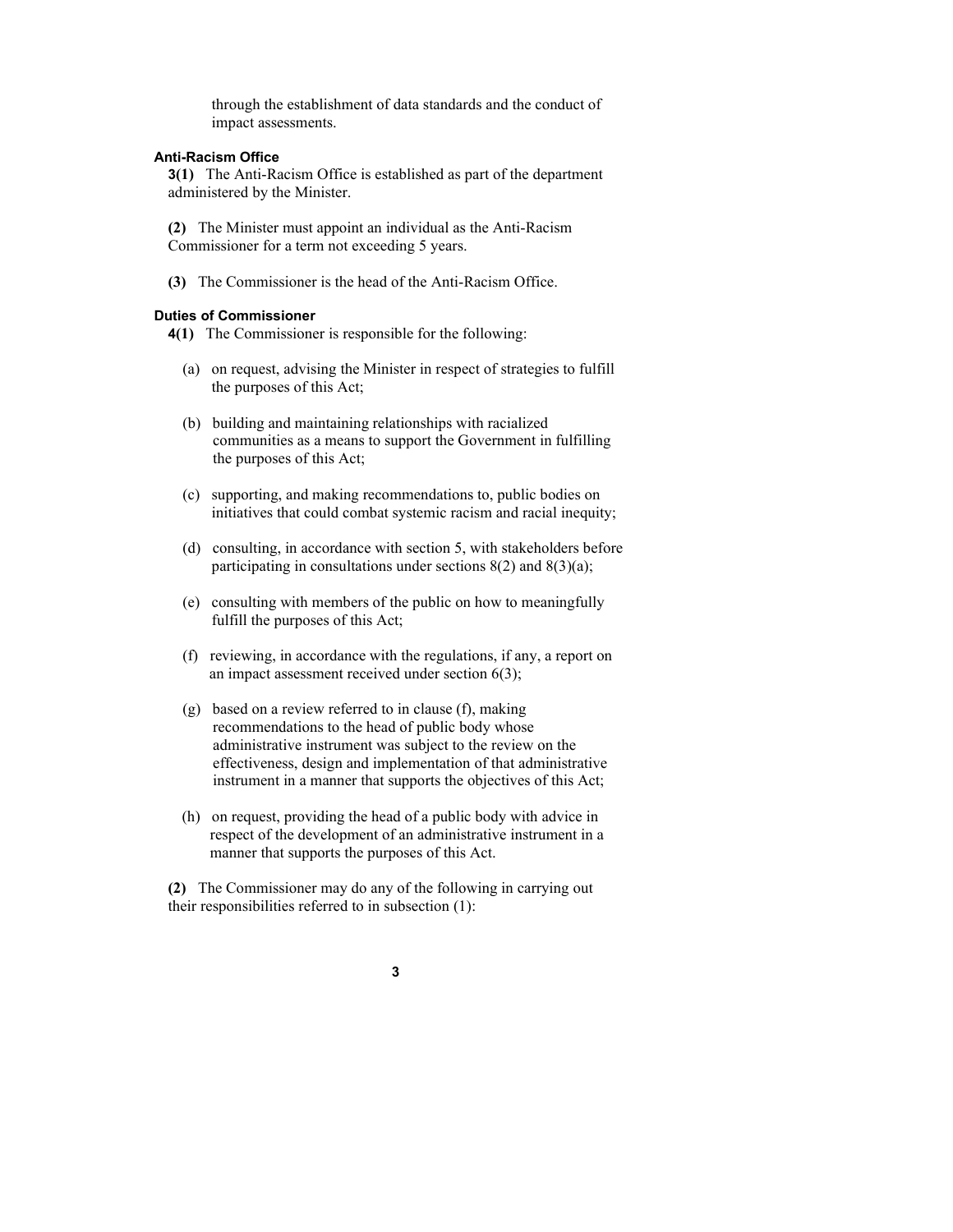- (a) delegate to an employee of the Anti-Racism Office a power conferred or a duty imposed on the Commissioner under this Act;
- (b) provide consultation services or make recommendations to a head of a public body to support the public body in fulfilling the purposes of this Act;
- (c) consult with members of the public;
- (d) exercise a power that is prescribed for the purpose of this section.

**(3)** For greater certainty, the Commissioner may do any of the following in carrying out their responsibilities referred to in subsection (1):

- (a) publish any non-identifying information that has been generated based on the collection of personal information under this Act;
- (b) publish any of its recommendations made under this Act.

#### **Consultation**

**5** For the purpose of section 4(1)(d), the Commissioner must consult the following:

- (a) community organizations representing racialized groups within Alberta;
- (b) those municipalities that the Commissioner considers appropriate in the circumstances;
- (c) those departments of the Government of Canada that the Commissioner considers to hold relevant information or expertise;
- (d) prescribed stakeholders or members of prescribed classes of stakeholders.

#### **Impact assessment**

**6(1)** The head of the public body must, in accordance with the regulations, if any, conduct an assessment of

- (a) each particular administrative instrument of the public body that is prescribed, and
- (b) each administrative instrument of the public body that is of a prescribed class of administrative instruments.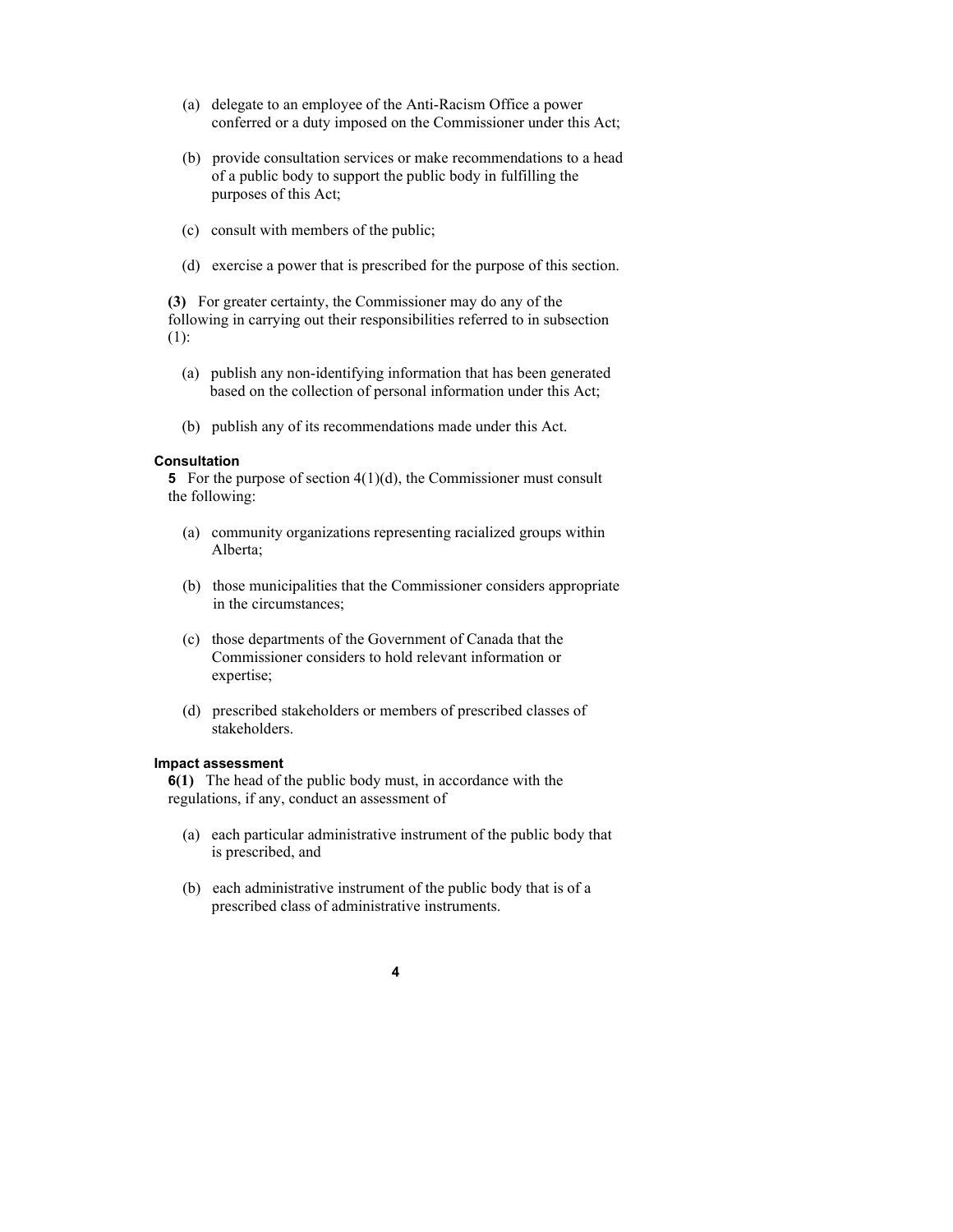**(2)** In carrying out an impact assessment, the head of the public body may collect and use personal information in accordance with prescribed data standards and the regulations, if any.

**(3)** In respect of each impact assessment conducted under this section, the head of the public body must, in accordance with the regulations, report to the Commissioner on

- (a) the results of the impact assessment
	- (i) within 6 months of completing it, or if a time period is prescribed, that period, and
	- (ii) by setting out the following as it relates to the impact assessment:
		- (A) the data that informed the impact assessment and how it was used;
		- (B) any other information of a prescribed class of information, and
- (b) the public body's progress in implementing the Commissioner's recommendations made to the head of the public body under section  $4(1)(g)$ , if any.

#### **Head's powers to delegate**

**7** In carrying out their responsibilities under this Act, the head of a public body may delegate to a person a power conferred or duty imposed on the head of the public body under this Act, except the power to delegate under this section.

#### **Regulations**

**8(1)** The Lieutenant Governor in Council may make regulations

- (a) prescribing the head of a public body for the purpose of section  $1(f)(ii)$ ;
- (b) prescribing an entity or person for the purpose of section  $1(k)(ii)$ ;
- (c) respecting a review of a report on an impact assessment under section  $4(1)(f)$ ;
- (d) prescribing a power for the purposes of section  $4(2)(d)$ ;
- (e) prescribing particular stakeholders or classes of stakeholders for the purpose of section 5(d);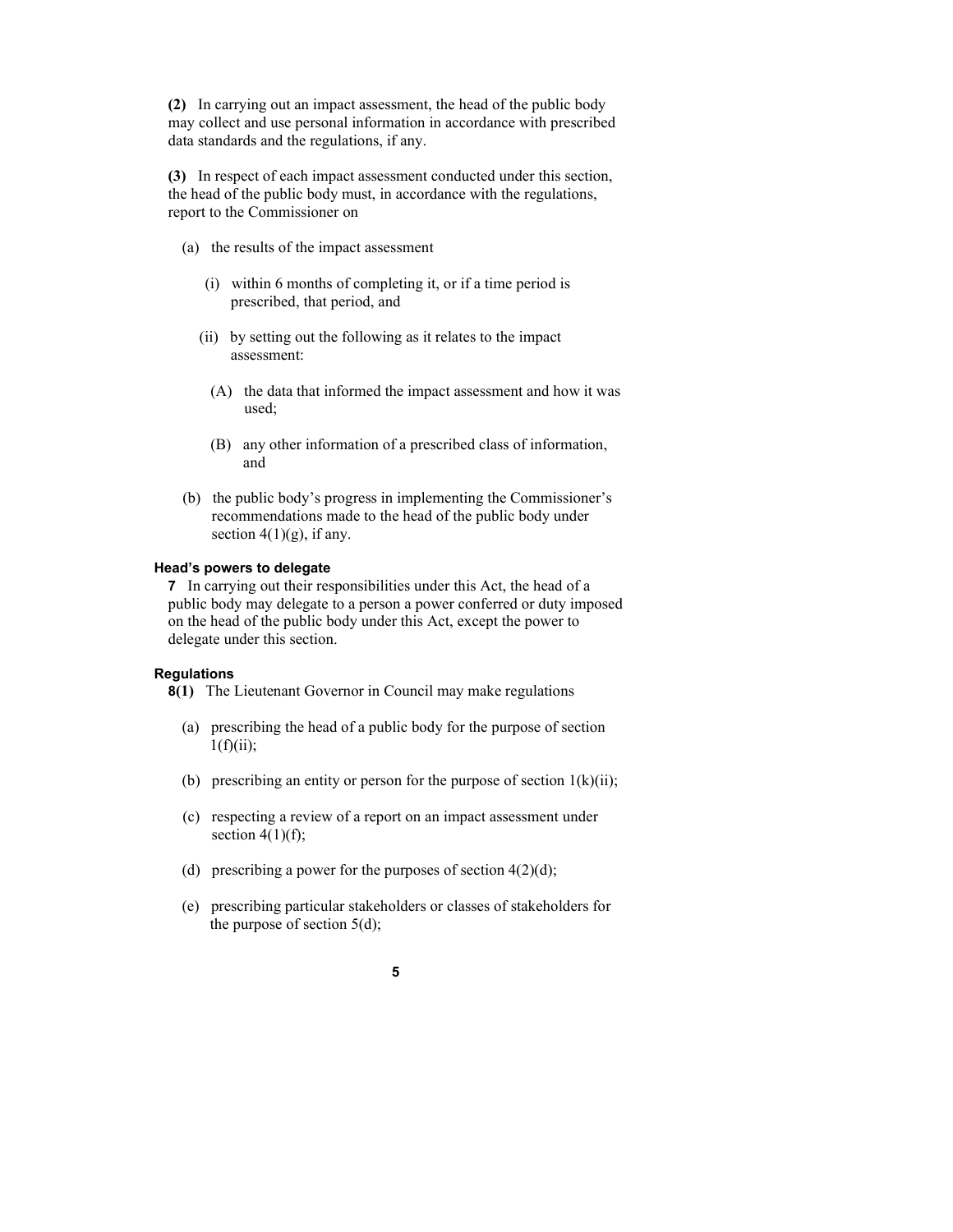- (f) subject to subsection (2), respecting the conduct of an impact assessment under section 6, including
	- (i) establishing requirements for stakeholder consultations,
	- (ii) prescribing the period within which an impact assessment must be conducted,
	- (iii) prescribing
		- (A) the period within which an impact assessment must, after the coming into force of this Act, be conducted in respect of an existing administrative instrument, or
		- (B) the frequency with which an impact assessment must be conducted in respect of an administrative instrument, or
	- (iv) respecting the methods and criteria for the evaluation of an administrative instrument;
- (g) prescribing particular administrative instruments or classes of administrative instruments for the purpose of section 6(1);
- (h) subject to subsection (3), prescribing data standards for the purpose of section 6(2);
- (i) respecting the collection and use of personal information under section  $6(2)$ ;
- (i) respecting requirements for reporting under section  $6(3)$ ;
- (k) prescribing a period for the purpose of section  $6(3)(a)(i)$ ;
- (l) prescribing classes of information for the purpose of section  $6(3)(a)(ii)(B);$
- (m) prescribing particular stakeholders or classes of stakeholders for the purpose of subsection  $(2)(c)$ .

**(2)** Before the Lieutenant Governor in Council makes regulations under subsection  $(1)(f)$  and subject to section  $4(1)(d)$ , the Minister must consult with the following on the proposed content of those regulations:

- (a) the Commissioner;
- (b) the Chief of the Human Rights Commission;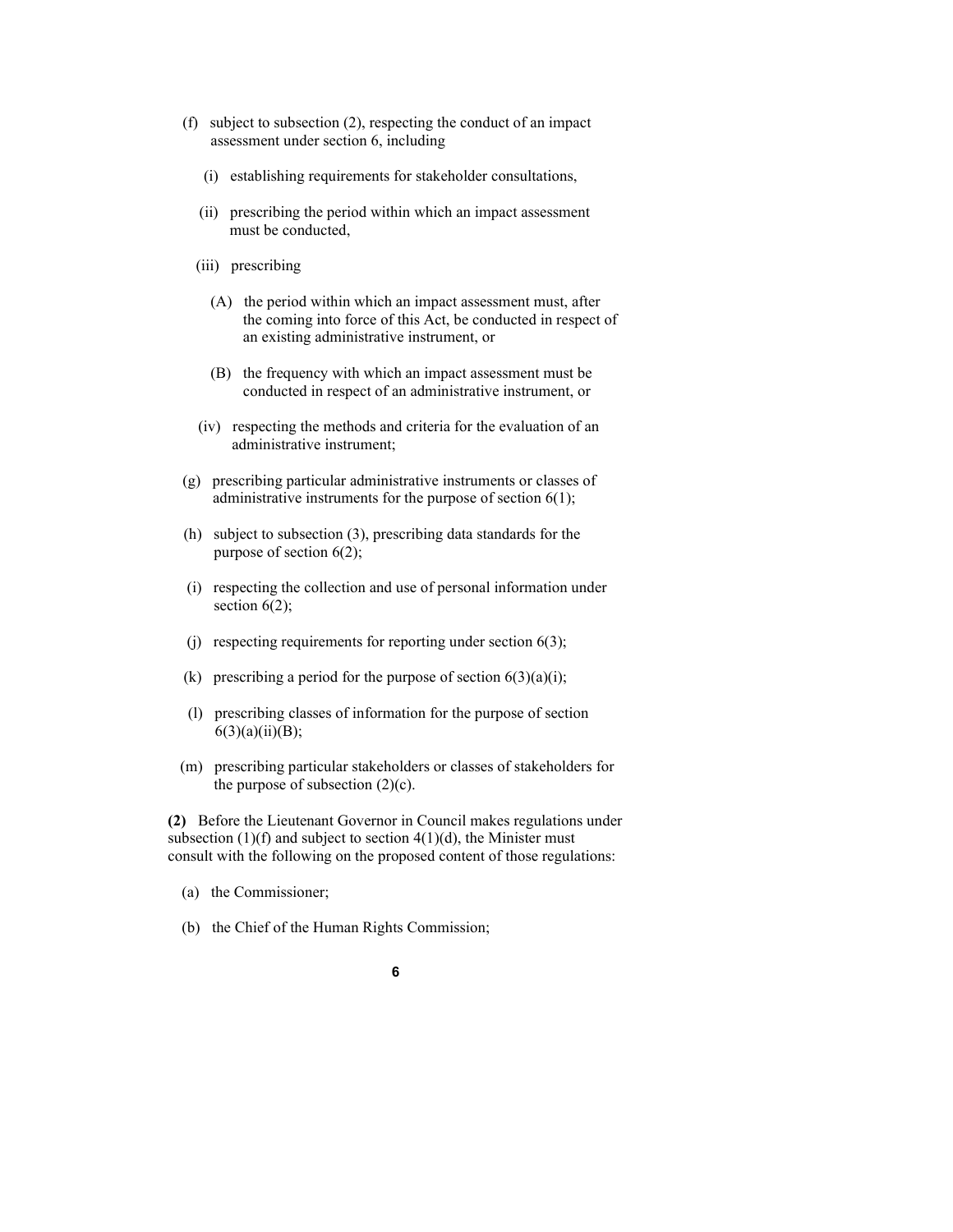(c) prescribed stakeholders or members of prescribed classes of stakeholders.

**(3)** Before the Lieutenant Governor in Council makes regulations under subsection  $(1)(h)$  and subject to section  $4(1)(d)$ , the Minister must

- (a) consult each of the following:
	- (i) the Commissioner;
	- (ii) the Information and Privacy Commissioner;
	- (iii) the Chief of the Human Rights Commission, and
- (b) publish the results of the consultation on the Department's website.
- **(4)** A regulation made under subsection (1) may
	- (a) establish, and distinguish among, classes of public bodies or administrative instruments,
	- (b) limit the application of the provisions of this Act to different classes of public bodies or administrative instruments, or
	- (c) provide for modifications that are necessary to ensure that the differential application of provisions of this Act is consistent with the purposes of this Act.

#### **Review of Act**

**9** The Standing Committee on Families and Communities of the Legislative Assembly must

- (a) within 4 years following the day on which this Act comes into force, commence a comprehensive review of this Act, and
- (b) within 1 year following the day on which the Standing Committee commences the comprehensive review, submit a report to the Legislative Assembly that includes the Standing Committee's recommendations for amendments to this Act, if any.

#### **Coming into force**

**10** This Act, or any section of this Act, comes into force on Proclamation.